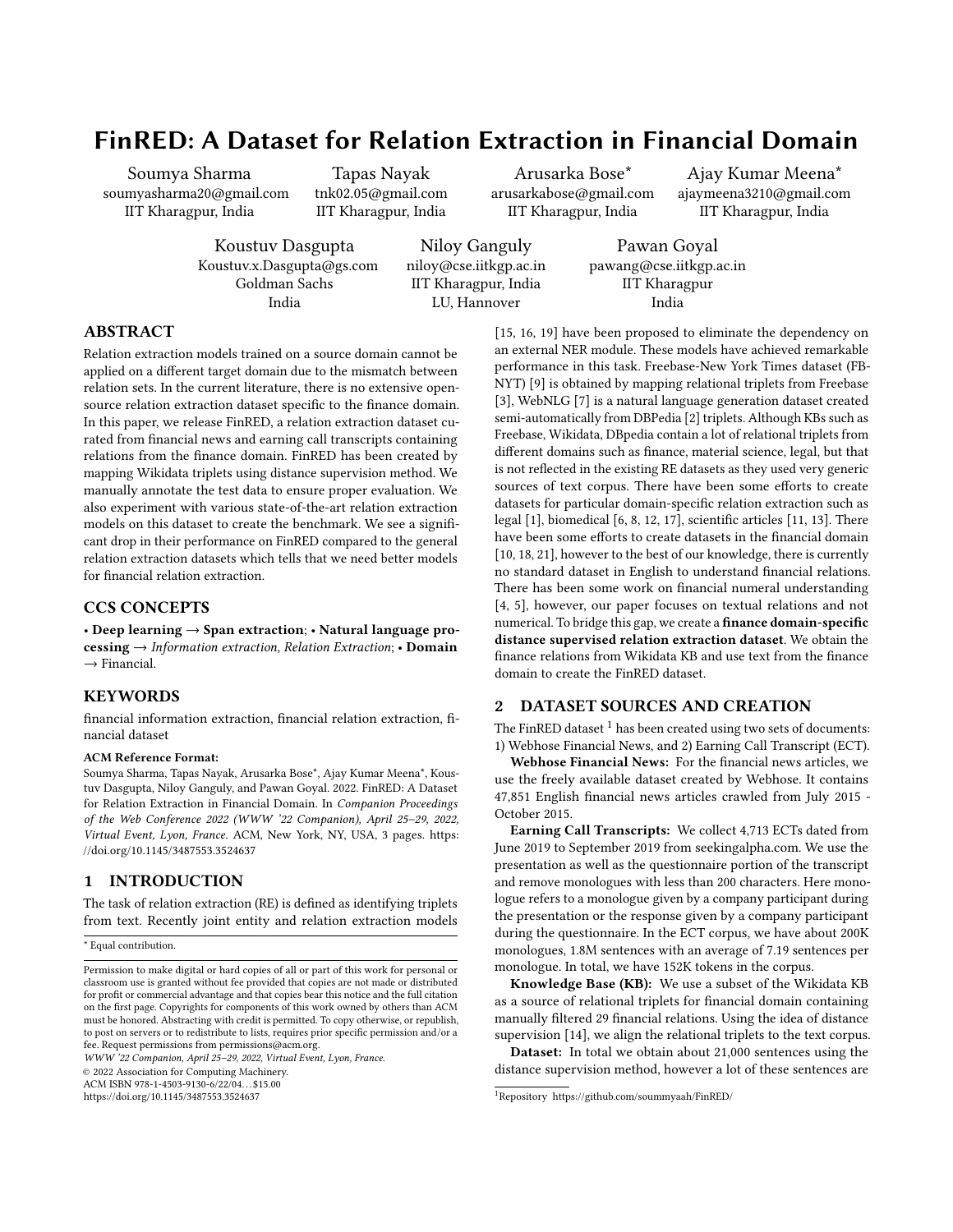<span id="page-1-0"></span>WWW '22 Companion, April 25–29, 2022, Virtual Event, Lyon, France. Soumya Sharma et al.

Table 1: Comparison between different RE datasets.

| Dataset Name         | Train  | <b>Test</b> | #Relations | #Financial Relations |
|----------------------|--------|-------------|------------|----------------------|
| FB-NYT               | 56.196 | 5.000       | 24         |                      |
| WebNLG               | 5.519  | 703         | 216        | 12                   |
| <b>FinRED</b> (Ours) | 5.699  | 1.068       | 29         | 29                   |

Table 2: Examples in the dataset

| Sentence                     | Head    | Relation     | Tail            |
|------------------------------|---------|--------------|-----------------|
| Antony Jenkins has been      |         | chief        |                 |
| sacked as chief executive    | Anthony | executive    |                 |
| officer of Barclays Plc.     | Jenkins | officer      | <b>Barclays</b> |
| MEXICO CITY - State-owned    |         | product or   |                 |
| Mexican oil company Pemex    |         | material     |                 |
| is reporting second quarter  | Pemex   | produced     | petroleum       |
| losses of \$US5.2 billion    |         |              |                 |
| (\$A7.16 billion) due mainly |         | headquarters | Mexico          |
| to lower petroleum prices    | Pemex   | location     | City            |

noisy. Eg: "Delhi-based National Housing Bank (NHB) is working to set up more than 80 new housing finance companies (HFCs), with a special emphasis on those that will focus on financing affordable houses." where the tuple is (More Than, industry, finance) since in Wikidata, "More Than" is listed as an insurance company of the financial industry. We study a small representation of the data in detail and remove datapoints with incorrect entities such as "More Than" and "industry". After reduction, we get 7,775 sentences which we divide into the train, dev, and test dataset. We observe that this dataset only contains 920 sentences from the earnings call transcript and we attribute this to the earning call transcripts containing primarily conversational data which often does not contain a triplet in a sentence. A comparison of FinRED with FB-NYT [\[9\]](#page-2-4) and WebNLG [\[7\]](#page-2-6) along with a few examples from the dataset has been showcased in Table [1.](#page-1-0)

Annotation of test data: We annotate the dataset with the help of 2 non-native fluent English speakers annotators, who go through the dataset twice, and all incorrect triplets are removed. All triplets marked as incorrect by both the annotators are removed from the dataset. The Cohen between the annotators is 82.1%.

#### 3 EXPERIMENTS

To avoid the use of external NER module, we choose 3 joint entity and relation extraction models, namely, SPN [\[16\]](#page-2-2), TPLinker [\[19\]](#page-2-3), and CasRel [\[20\]](#page-2-21) for our experiments. These models achieved stateof-the-art performance on standard relation extraction datasets Freebase-New York Times [\[9\]](#page-2-4) and WebNLG [\[7\]](#page-2-6). We report precision, recall and F1 score for triplet extraction based on exact entity matching criterion and report the results in Table [3.](#page-1-1)

From Table [3,](#page-1-1) we can observe a drop of ∼4% for SPN and ∼25- 30% for TPLinker and Casrel models in F1 as compared to FB-NYT and WebNLG datasets. Drop in the performance showcases that more research is required to better capture performance. For the SPN model, we observe that the relation F1 value is 88.37% and the entity F1 value is 96.36% showcasing that while the model can predict the entity properly, the lower model performance can be

attributed to incorrect relation classification. We see similar trends in the performance of TPLinker and CasRel.

<span id="page-1-1"></span>Table 3: Performance of the three baseline models on FinRED.

|            | FinRED (Ours) |        |        | FB-NYT | WebNLG |
|------------|---------------|--------|--------|--------|--------|
| Model      | Prec.         | Rec.   | F1     | F1     | F1     |
| <b>SPN</b> | 89.22%        | 86.42% | 87.80% | 92.30% | 91.80% |
| TPLinker   | 76.59%        | 63.45% | 69.40% | 92.00% | 86.70% |
| CasRel     | 69.71%        | 55.84% | 62.01% | 89.60% | 93.40% |

<span id="page-1-2"></span>Table 4: Performance of SPN model on the sentence classes with different number triplets and with type of overlapping triplets in them.

| Metric      | Precision | Recall | F <sub>1</sub> |
|-------------|-----------|--------|----------------|
| 1 triplet   | 76.15%    | 86.46% | 80.98%         |
| 2 triplets  | 86.36%    | 88.88% | 87.60%         |
| 3 triplets  | 93.31%    | 85.24% | 89.09%         |
| 4 triplets  | 95.79%    | 88.61% | 92.06%         |
| 5 triplets+ | 95.89%    | 81.30% | 88%            |
| <b>NEO</b>  | 78.40%    | 89.61% | 83.36%         |
| EPO         | 93.07%    | 85.50% | 89.16%         |
| <b>SEO</b>  | 89.86%    | 86.18% | 87.98%         |

Performance of SPN model on the sentence classes with different number of triplets is reported in Table [4.](#page-1-2) The performance improves with the number of triplets, but degrades marginally with more than 5 triplets. We hypothesise that a few more triplets (typically EPO and SEO) assist the machine make better predictions, but too many confuse it.

In Table [4](#page-1-2) we also report the performance of SPN model on the sentence classes with the type of overlapping triplets in them. Based on the overlap of entities, the sentence can be divided into three types: 1) NEO (No entity overlap) 2) EPO (Entity Pair Overlap) and 3) SEO (Single Entity Overlap). Here, we can observe that the model shows a slightly higher performance for SEO (F1: 87.98%) and EPO (F1: 87.98%) as compared to NEO (F1: 83.36%). We surmise that this is because the entity prediction part of the model performs well so for multi-label and overlapping triplets, the performance is higher since it needs to identify less number of entities.

#### 4 CONCLUSION

In this paper, we propose FinRED, a relation extraction dataset for the finance domain curated from earning call transcript corpus and financial news articles. It contains more finance domain-specific relations than the existing RE datasets. We experimented with three state-of-the-art joint entity and relation extraction models on this dataset and saw a significant drop in F1 score compare to general domain RE datasets showcasing that more research is required on the models for FinRED.

#### ACKNOWLEDGMENTS

This research was partially supported by Goldman Sachs sponsored research grant FTHS. (FinTalk: Research towards creating a platform for highlight generation and summarization of financial documents while taking into account user feedback).